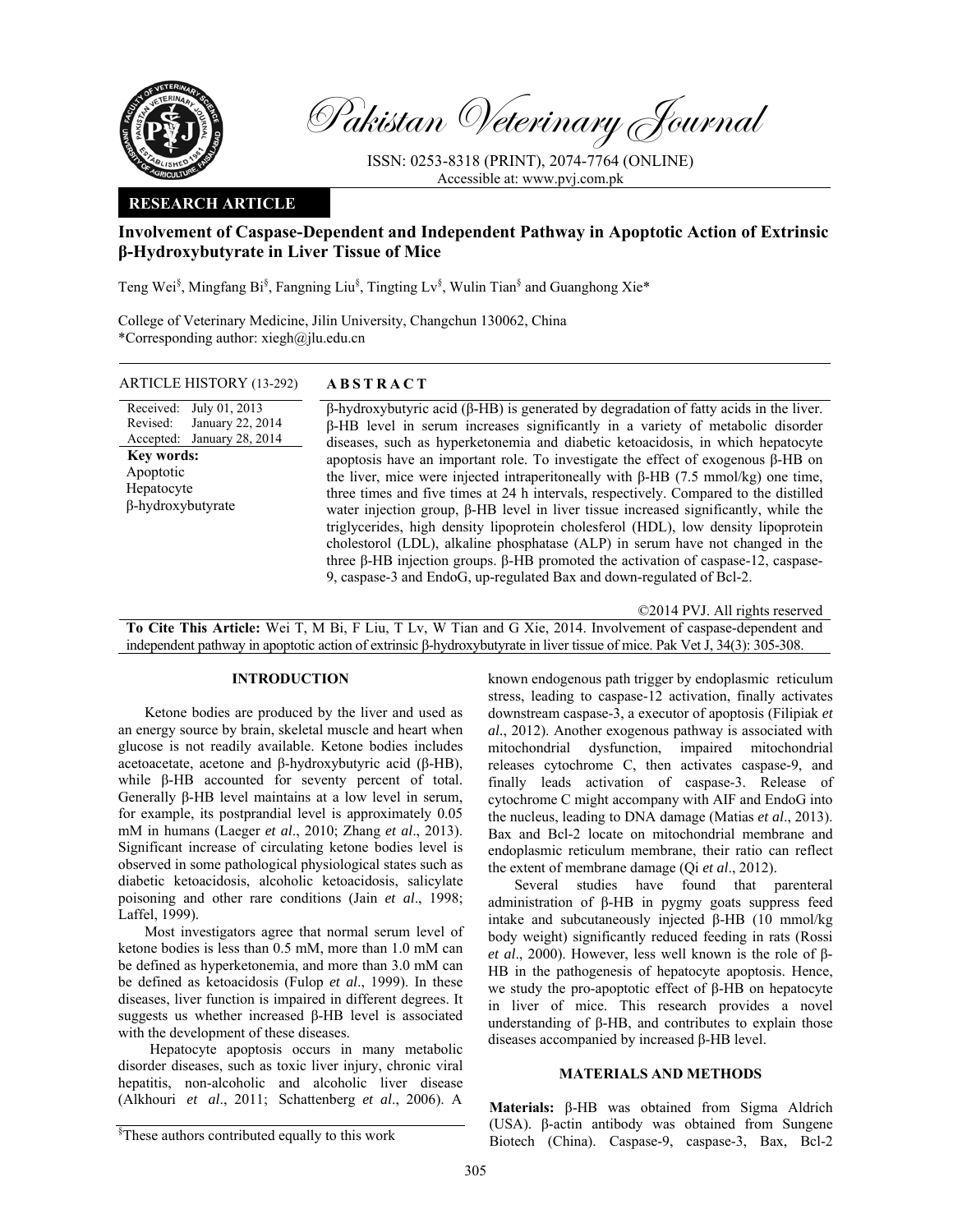antibodies were obtained from Boster Biotechnology (China). Caspase-12 antibody was obtained from CST (USA). AIF and ENDOG antibodies were obtained from Santa Cruz (USA). All the other reagents, unless otherwise stated, were purchased from Sigma Aldrich (USA).

**Animals and treatment:** Twenty-four adult female Kunming mice weighing 25-28 g were used, provided by the Center of Experimental Animals of Baiqiuen Medical College, Jilin University. All animal experiments were approved by the Jilin University IACUC.

The mice were randomly divided into four groups (6 mice per group) as follows: Control group (CG) were injected intraperitoneally with vehicle five times at 24 h intervals then sacrificed 24 h after last injection. The first, second and third group were injected intraperitoneally with β-HB (7.5 mmol/kg), one time, three times and five times at 24 h intervals, respectively, then sacrificed 24 h after last injection. Liver tissues were rapidly excised, snap-frozen in liquid nitrogen and kept at -80°C.

**Sample preparation and detection:** Blood was gained from the eyeballs of mice and centrifuged for serum. Liver tissues were made 20% homogenate and centrifuged for supernate. Triglycerides and β-HB were measured by enzymic method, ALP was measured by rate method, HDL and LDL were measured by direct one-step method in the second hospital of Jilin University..

**Western blot analysis:** Liver tissues were lysed in RIPA lysis buffer containing complete protease inhibitor cocktail and phosphatase inhibitors mixture. Proteins (30 µg) were separated by SDS-PAGE and electro-transferred onto polyvinylidene fluoride membranes. The blots were incubated with specific antibodies. After rinsed in TBST, the blots were incubated with appropriate secondary antibodies conjugated to horseradish peroxidase. Immunoreactive band of proteins were detected by an enhanced chemiluminescence detection system, and the membrane was exposed to an X-ray film.

**Data analysis:** Statistical analyses were performed using the SPSS software. Significances between groups were determined by ANOVA. All values are expressed as the mean±S.E.M. The statistical significances were achieved when \*P<0.05 or \*\* P<0.01.

## **RESULTS**

**Biochemical parameters:** Compared to the Control group, concentrations of triglycerides, HDL, LDL, ALP in serum have no significantly difference, while the concentrations of β-HB in liver have significantly increased in the three β-HB injection groups (Table 1).

**Effects of β-HB on Bax and Bcl-2 expression:** To investigate the effect of β-HB on Bax and Bcl-2, two protein in caspase-dependent apoptotic pathway were detected by Western blotting in liver tissues.. Compared to the Control group, we found that β-HB induced the ratio of Bax/Bcl-2 increased by about 2.2, 11.5, 77.3 fold in the first, second and third group, respectively (Fig. 1A and B).

**Effects of β-HB on caspase expression:** To study whether β-HB induces stressed-ER in liver tissues, the level of caspase-12 was measured, total protein samples from liver were analyzed by Western blotting. Compared to the Control group, we found that β-HB increased caspase-12 activation by 2.3, 3.0, 2.2 fold in the first, second and third group, respectively (Fig. 2A and B).

The activation of caspase-3 and caspase-9 were detected by Western blot analyses. As can be seen in Fig. 3A and B. Compared to the Control group, we found that β-HB significantly elevated the expression of cleavaged caspase-9 by 1.3, 2.7, 3.0 fold, cleavaged caspase-3 to 1.7, 3.4, 6.0 fold in the first, second and third group, respectively.

**Effects of β-HB on AIF and EndoG expression:** AIF and EndoG were measured by Western blotting. Compared to the Control group, we found that β-HB increased the expression of EndoG by 1.5, 2.3, 3.5 fold in the first, second and third group, respectively, while the expression AIF have not changed significantly (Fig. 4A and B).

#### **DISCUSSION**

Apoptosis is a highly preserved and controlled mechanism to achieve tissue homeostasis through targeted elimination of single cells without disrupting the biological functionality of the tissue. Some common clinical metabolic disorder diseases are characterized by chronic course, accompanied by liver function dysfunction, liver atrophy, even development for liver cirrhosis or liver cancer (Guicciardi and Gores, 2010). Meanwhile, high β-HB level is observed in these diseases (Laffel, 1999). As the main metabolic place of β-HB between liver function dysfunction and increased β-HB level there may be inevitable connection. Therefore, we suspect high level of β-HB leads hepatocyte apoptosis, and further deterioration of liver diseases.

Ketogenesis takes place in the mitochondria of hepatocytes. The process includes the following steps: βoxidation of fatty acids to acetyl CoA, formation of acetoacetyl CoA, conversion of acetoacetyl CoA to 3 hydroxy-3-methylglutaryl CoA (HMG CoA) and then to AcAc; and finally reduction of AcAc to β-HB (Crawford *et al*., 2009). As store form of fatty acid in the body,

**Table 1:** Triglycerides, HDL, LDL, ALP in serum and β-HB in liver of mice

|                       | Control group   | Ist group          | 2nd group          | 3rd group         |
|-----------------------|-----------------|--------------------|--------------------|-------------------|
| TG (mmol/l)           | $.03 \pm 0.42$  | $0.63 \pm 0.13$    | $0.83 \pm 0.34$    | $0.73 + 0.07$     |
| HDL (mmol/l)          | $.11 \pm 0.08$  | $1.21 \pm 0.26$    | $1.15 \pm 0.78$    | l.02±0.19         |
| LDL (mmol/l)          | $0.34 \pm 0.02$ | $0.47 \pm 0.14$    | $0.49 \pm 0.88$    | $0.33 \pm 0.03$   |
| ALP (U/L)             | 269.67±86.75    | $230.33 \pm 22.23$ | $269.33 \pm 75.75$ | 244.00±20.88      |
| $\beta$ -HB (mmol/kg) | $0.17 \pm 0.07$ | $0.50 \pm 0.05**$  | $0.36 \pm 0.05*$   | $0.47 \pm 0.16**$ |

Mice were injected intraperitoneally with distilled water and  $\beta$ -HB one time, three times and five times at 24 h intervals, respectively, to assess the contents of triglycerides, HDL, LDL, ALP in serum and β-HB in liver tissues. The data were presented as means±S.E.M (n=6). \*P<0.05, \*\*P<0.01 vs distilled water group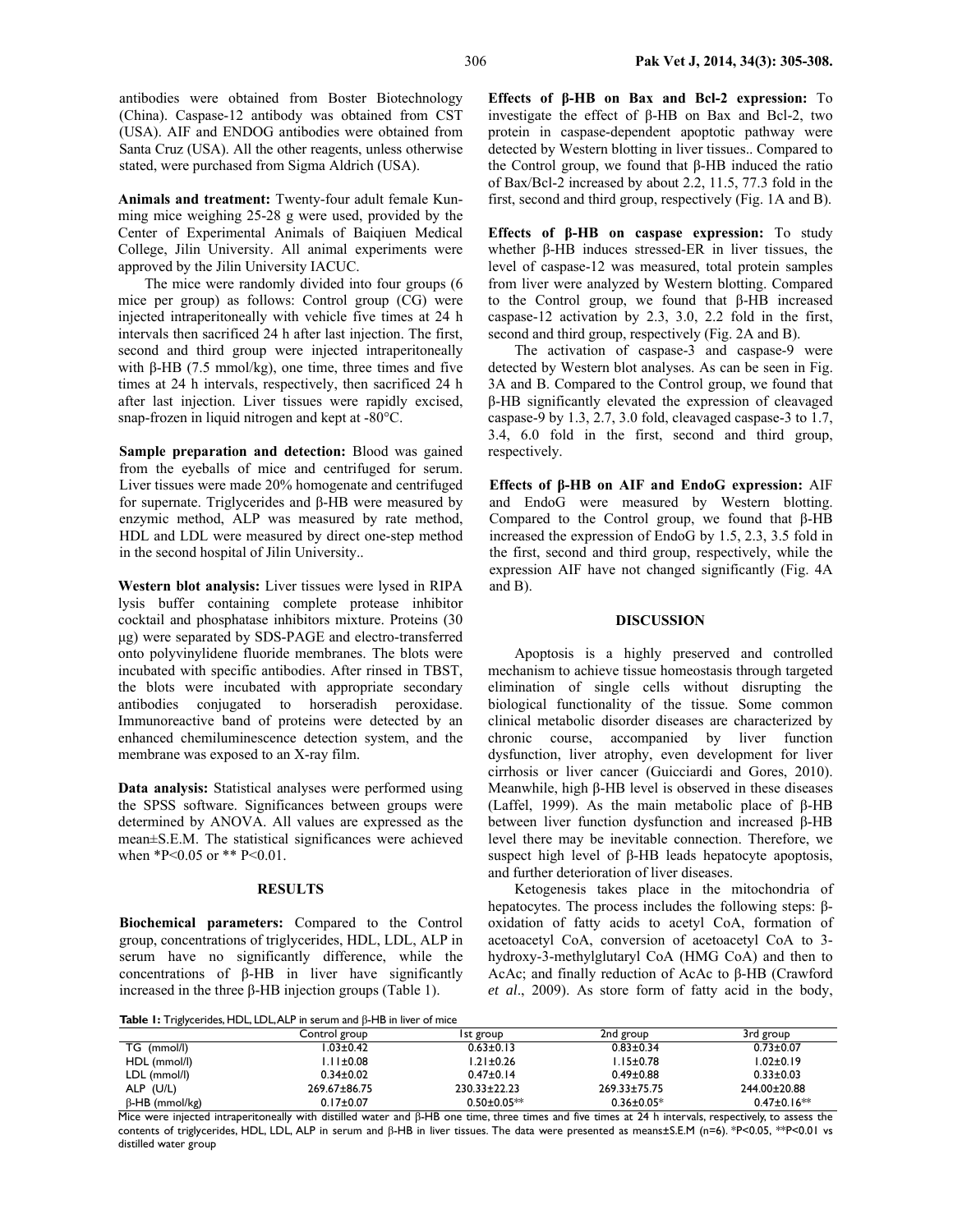

**Fig. 1:** Western blot analysis to measure the effects of exogenous β-HB on Bax, Bcl-2 in the liver tissue of mice. A) Bax and Bcl-2 response to β-HB(one time, three times, and five times) in liver tissue of mice (One representative western blot is shown, n=3); B) Bax to Bcl-2 ratio was measured and their ratio was calculated. \*P<0.05, \*\*P<0.01 vs distilled water group.



**Fig. 2:** Western blot analysis to measure the effects of exogenous β-HB on Caspase-12 in the liver tissue of mice. A) Caspase-12 response to β-HB (one time, three times, and five times) in liver tissue of mice (One representative western blot is shown, n=3); B) The densities of Caspase-12 was measured and their ratio was calculated. \*P<0.05, \*\*P<0.01 vs distilled water group.

serum triglycerides level can reflect situation of fatty acid metabolism in body (Kawano and Cohen, 2013). HDL helps transport free cholesterol and lipoprotein from peripheral tissue and blood circulation to the liver. LDL reflects outward transportation ability of fat in liver (Dubrovsky *et al*., 2012). ALP reflects whether liver function is damaged. However, these indexs were not significantly changed, which means short-term β-HB injection has no acute effect on liver lipid metabolism and liver function.

We treated the mice with exogenous  $β$ -HB, increasing the β-HB level in liver, accordingly, pro-apoptosis protein caspase-3, caspase-9, caspase-12 and Bax activated and down-regulation of anti-apoptosis protein Bcl-2. Therefore, we consider that, β-HB induces mitochondrial stress through up-regulation of pro-apoptotic Bax and down-regulation of anti-apoptotic Bcl-2, their ratio has been reported to be correlated to apoptosis (Desagher *et al*., 1999). Mitochondria convert pore permeability changes and then release caspase-9. Activated caspase-9 can activate the downstream executor caspase-3 (Brentnall *et al*., 2013). Meanwhile, β-HB activates caspase-12, a known ER-stress marker, which is located on surface of endoplasmic reticulum. Activated caspase-12 further activated caspase-9 and ultimately activate caspase-3



**Fig. 3:** Western blot analysis to measure the effects of exogenous β-HB on Caspase-9 and Caspase-3 in the liver tissue of mice. A) Caspase-9 and Caspase-3 response to β-HB (one time, three times, and five times) in liver tissue of mice (One representative western blot is shown, n= 3); B) Caspase-9 and Caspase-3 bands was measured and their ratio was calculated. \*P<0.05, \*\*P<0.01 vs distilled water group.



**Fig. 4:** Western blot analysis to measure the effects of exogenous β-HB on AIF and Endo G in the liver tissue of mice. A) AIF and Endo G response to β-HB (one time, three times, and five times) in liver tissue of mice (One representative western blot is shown, n=3); B) AIF and Endo G bands was measured and their ratio was calculated. \*P<0.05, \*\*P<0.01 vs distilled water group.

(Morishima *et al*., 2002). AIF and EndoG are two caspase-independent apoptosis proteins. Their translocation from mitochondria to the nucleus causes chromatin condensation and large-scale DNA fragmentation (Yu *et al*., 2012). Moreover, we observed expression of EndoG increased while AIF not increased, meaning that DNA may be damaged through caspaseindependent pathway.

Ketogenic diet has been used in treatment of refractory epilepsy for more than 80 years, in addition, it has been reported that extrinsic β-HB has a therapeutic effect on hemorrhagic shock (Hiraide *et al*., 1991; Katayama *et al*., 1994), large area burns (Mizobata *et al*., 1996), lack of oxygen to the brain, hypoxia and ischemia (Suzuki *et al.*, 2001). As a metabolic intermediate, physiological function of β-HB is complex and less known. This research focused on the apoptosis effect of β-